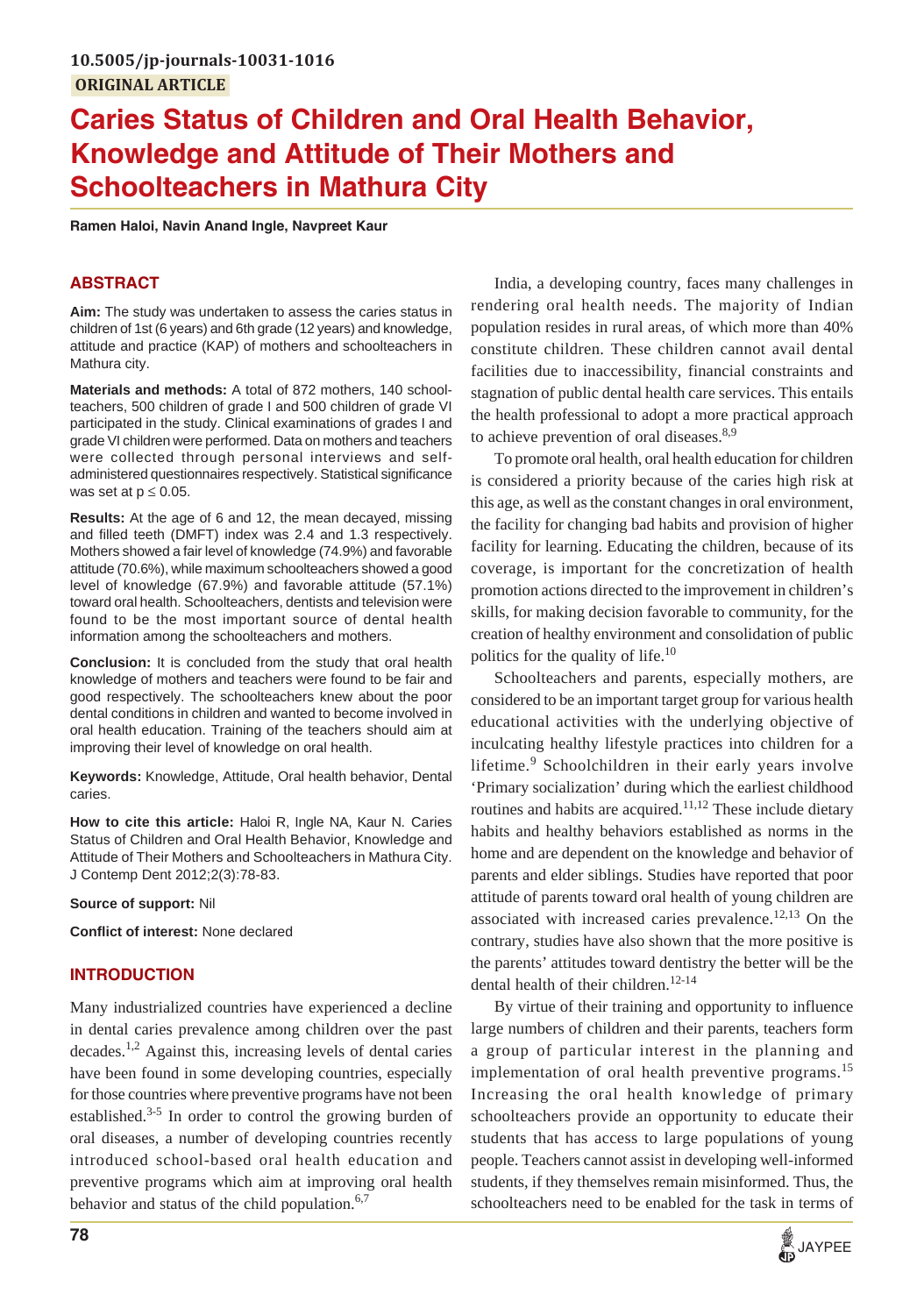improving their deficient knowledge on oral health and relative effectiveness of measure to prevent various oral problems.16 Inadequate knowledge, skills and motivation for teachers and mothers to provide oral health education has shown unfavorable repercussions on children's' oral health.<sup>17</sup> A very few literatures and records were found which shows the influence of teachers and mothers oral health behavior, knowledge and attitude on their children's dental caries status. Keeping all these points in view, a study was undertaken to assess the caries status of children and oral health behavior, knowledge and attitude on their mothers and schoolteachers in Mathura city.

## **AIMS AND OBJECTIVES**

- 1. To assess the caries status of 1st (6 years) and 6th grade (12 years) schoolchildren.
- 2. To assess the oral health behavior, knowledge and attitude of their mothers and schoolteachers.
- 3. To determine the source of information regarding oral health of mothers and schoolteachers.
- 4. To assess the health-promoting role of schoolteachers.

## **MATERIALS AND METHODS**

An epidemiologic survey was conducted to assess the caries status in children of 1st (6 years) and 6th grade (12 years) and oral health behaviors, knowledge and attitude of mothers and schoolteachers in Mathura city.

#### **Source of Data**

According to the list obtained from Basic Shiksha Adhikaari office, there were a total of 7,000 schoolchildren of grade I and grade VI among the 125 private schools present in Mathura city.<sup>18</sup> Prior to the survey informed consent was obtained from each study subjects. Data was collected through a clinical examination of schoolchildren of grade I (6 years) and grade VI (12 years) of private schools of Mathura city. Moreover, the study comprised the mothers of the schoolchildren ( $n = 872, 86.3\%$  response rate) who responded to a structured interviews. Finally, the study comprised the teachers of the 20 private schools and the total of 140 schoolteachers (response rate 100%) responded to self-administered questionnaire.

### **Inclusion Criterion**

- All the available schoolchildren of 20 private schools of Mathura city who were in grade I (6 years) and grade VI (12 years) were included in our study.
- Mothers and schoolteachers of the grade I (6 years) and grade VI (12 years) who were in the age range of 15 to 64 years and willing to participate in the survey.

#### **Exclusion Criterion**

- Subjects not willing to participate in the survey and those who were absent on the day of examination.
- Subjects suffering from major systemic illness.

#### *Sampling Methodology*

Based on the prevalence obtained for dental caries in children of age 6 to 12 years, it was necessary to take 925 as the minimum sample size. A slightly higher sample size of 1,000 was selected to compensate for any kind of permissible error and to increase the accuracy of the study. Mathura city was divided into five geographical zones– central, North, South, East and West. In order to cover the total sample size of 1,000, 200 schoolchildren from each of the five zones were randomly selected out of which 100 children were from grade I (6 years) and 100 children were from grade VI (12 years). A total of 20 private schools participated in the study.

Mothers of all 1,000 schoolchildren were asked to attend a structured interview. A total of 872 mothers (response rate 86.3%) responded to structured interviews. All interviews were undertaken in the schools, and the mothers were not informed about the professional background of the interviewer. The questions concerned oral health knowledge, attitudes, sources of oral health information, oral health behavior of the child and mother, parental support in oral health, evaluation of the dental health of their child, number of children in the family and educational level of the parents. Oral health knowledge and attitudes were measured by using positive and negative responses and 5-point Likert scale to the loaded statements. The validity and the reliability of the items have been tested in a previous methodologic study.<sup>19</sup>

From those 20 private schools, a total of 140 schoolteachers responded to self-administered questionnaires (response rate 100%). Identical structured questions on knowledge and attitudes were given to teachers and mothers but in case of schoolteachers additional structured questions were added related to their role in health promotion.

#### **Statistical Analysis**

The collected data was entered in the Microsoft excel sheet and analyzed using the SPSS, version 17.0 statistical package. Level of significance (p-value) was fixed at 0.05%. The  $\chi^2$  test was applied for the statistical evaluation of proportions and Student's t-tests were performed for the comparison of means.

## **RESULTS**

The results of the study have been depicted in Figures 1 to 4 and Tables 1 to 4.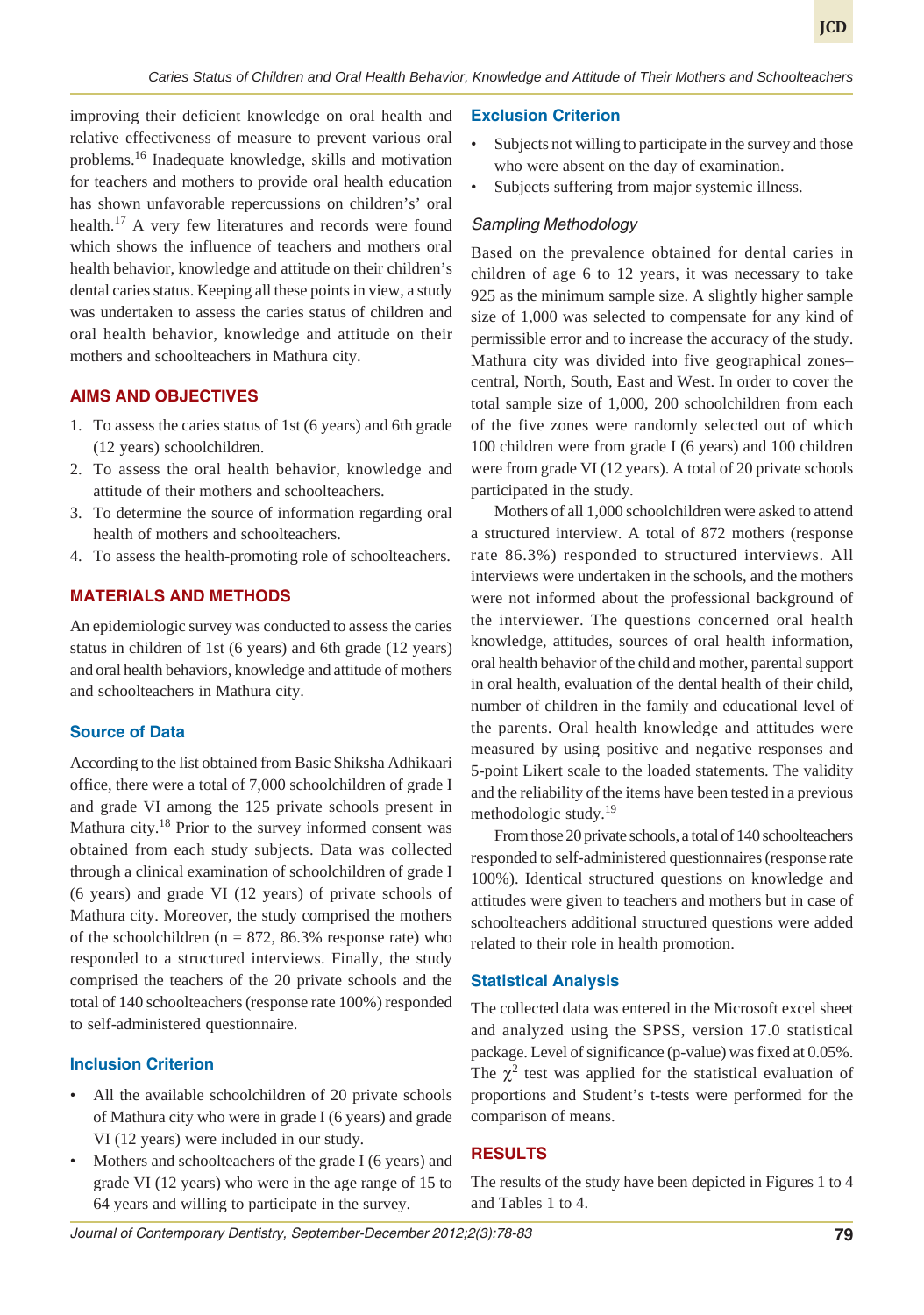## *Ramen Haloi et al*

Most of the study subjects of both schoolteachers and mothers were distributed in the age group of 31 to 40 years (Fig. 1). The source of dental health information for schoolteachers and mothers are illustrated in Figure 2.

## **Dental Caries**

The mean caries experience is given in Table 1 and it is shown that the d/D component constituted most of the caries indices. No significant differences in the caries indices were found by sex, however, the figures were higher in males than females in grade I. On the other hand the mean caries experience of the females were higher as compared to males of grade VI children ( $p < 0.05$ ). Table 2 presents the distribution of children by absolute value of caries index according to school grade, and Table 3 shows the distribution of children by caries severity zones.

### *Knowledge and Attitudes of Mothers*

Maximum mothers, i.e. 74.9% showed fair knowledge followed by a portion, i.e. 25% showed good knowledge regarding oral health. A significant proportion of mothers, i.e. 70.6% showed favorable attitude toward oral health (Figs 3 and 4). Oral health knowledge of mothers has been correlated with level of education, age and number of children, a highly statistically significant correlation was found between oral health knowledge of mothers with all the three variables mentioned above (p-value is 0.000).

### *Knowledge and Attitudes of Schoolteachers*

Maximum schoolteachers, i.e. 67.9% showed good knowledge followed by a portion, i.e. 32.1% showed fair knowledge regarding oral health. A significant proportion of schoolteachers, i.e. 57.1 and 42.9% of the schoolteachers showed favorable and most favorable attitudes toward oral health (Figs 3 and 4). A highly statistically significant correlation was found between oral health knowledge and gender (p-value is 0.000). No statistically significant relation was found when oral health knowledge was compared with level of education (p-value is 0.74). When attitudes of the schoolteachers were correlated with level of education and gender, a highly significant correlation was found between gender and attitude of the schoolteachers (p-value is 0.000).

## *Oral Health Habits*

Maximum number of study subjects both from schoolteachers and mothers, i.e. 64.3 and 47.6% respectively had visited the dentist whenever they had dental problems. Almost equal proportion of study subjects from both the

groups had seen a dentist within the past 12 months. All the schoolteachers, i.e.100% revealed that they brushed their teeth with toothbrush and toothpaste, while 99.5% of mothers revealed the same. A significant proportion, i.e. 72% of mothers brushed once daily while maximum schoolteachers answered that they brushed their teeth at least twice a day.

## *Role of Teachers in Promoting Oral Health*

Respondents were asked to indicate the extent of their agreement or disagreement with statements of responsibilities that are sometimes expected of schoolteachers. A scale ranging from strongly agree to strongly disagree was used and then collapsed to agree/disagree. Respondents were most likely to accept responsibility for roles that did not involve loss of class time by students, out of school efforts, or direct supervision. In particular, the latter category was



**Fig. 1:** Distribution of the study subjects according to age among schoolteachers and mothers



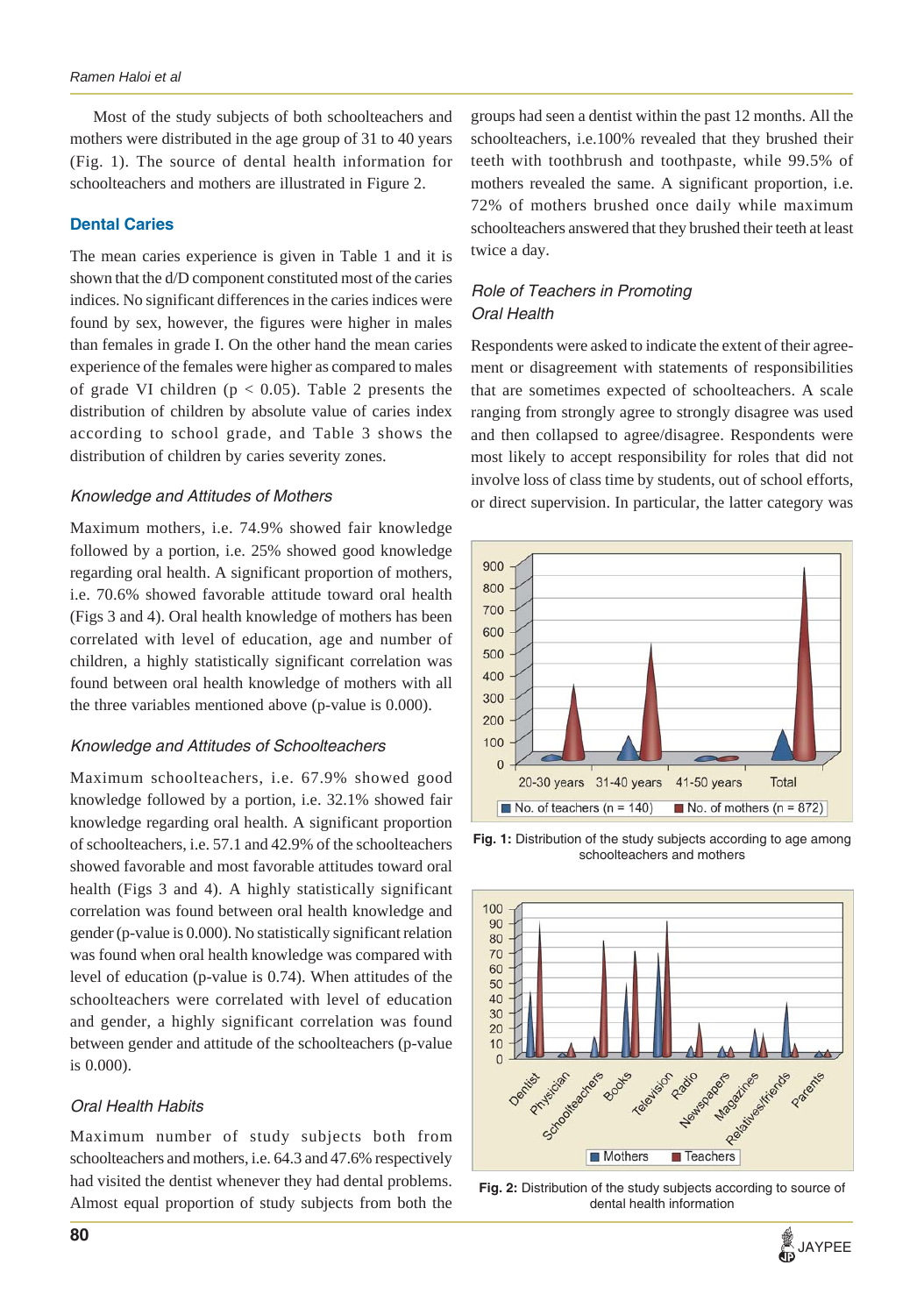not considered by respondents to be a responsibility of teachers (Table 4).

### **DISCUSSION**

The interview method was chosen for the study of the mothers since, many of these were not familiar with the questionnaire surveys. Due to practical and economical reasons the data on the schoolteachers were collected by means of self-administered questionnaires. Acceptable response rates were obtained for both data sets. In order to control the reliability, highly structured questionnaires were created and the wording of the questions to mothers and teachers was identical to ensure valid comparisons of the responses. Besides the pilot study, the methodology of the questionnaires had been assessed in previous studies<sup>19</sup>

## **Source of Dental Health Information of Mothers and Schoolteachers**

In our study, television, dentist and schoolteachers were found to be the most frequently reported source of dental health information among both mothers and schoolteachers. These results were in accordance with the previous studies conducted by Petersen et al,<sup>5</sup> Elena et al,<sup>20</sup> Lang et al. $^{21}$ 

### **Caries Status of Schoolchildren**

This study showed that at the age of 6 and 12, the mean decayed, missing and filled teeth (dmft/DMFT) index was 2.4 and 1.3 respectively. These findings were in agreement with previous surveys of 12-year-old which had shown the mean DMFT at 1.1 to  $1.9$ <sup>22-25</sup> Our study results were much lower than a previous study conducted by Bondarik Elena, they had found a mean DMFT of 2.7 in 12 years old children in Belarus.20

## **Dental Knowledge of Mothers and Schoolteachers**

The knowledge regarding oral health of mothers and schoolteachers seemed to be diffused. On the one hand, significant proportions of the mothers knew about the role of bacteria and sugar in dental caries, on the other hand, the level of knowledge was low with regard to the effect of hidden sugar and fluoride. These study results were in

| <b>Table 1:</b> Dental caries experience of grade I and grade VI children according to gender |                    |        |                      |                          |  |
|-----------------------------------------------------------------------------------------------|--------------------|--------|----------------------|--------------------------|--|
| Dental caries index                                                                           | Grade $I(n = 500)$ |        | Grade VI $(n = 500)$ |                          |  |
|                                                                                               | Male               | Female | Male                 | Female                   |  |
| Decayed (d)                                                                                   | 3.3                | 2.59   |                      |                          |  |
| Missing (m)                                                                                   | 0.02               | 0.02   |                      |                          |  |
| Filled (f)                                                                                    | 0.02               | 0.02   |                      | -                        |  |
| <b>Total DMFT</b>                                                                             | 3.4                | 2.64   | -                    | $\overline{\phantom{0}}$ |  |
| Decayed (D)                                                                                   |                    |        | 0.76                 | 0.93                     |  |
| Missing (M)                                                                                   |                    | -      | $\overline{0}$       | 0.05                     |  |
| Filled (F)                                                                                    |                    |        | 0.19                 | 0.46                     |  |
| <b>Total DMFT</b>                                                                             |                    |        | 0.96                 | 1.45                     |  |

| <b>Table 2:</b> Distribution in percentage according to absolute value of dental caries index by school grade/age |        |       |       |         |          |
|-------------------------------------------------------------------------------------------------------------------|--------|-------|-------|---------|----------|
| Grade                                                                                                             | Sex    |       | 1-4   | $5 - 8$ | $9 - 12$ |
| I (primary teeth)                                                                                                 | Male   | 18.8% | 54.4% | 24.4%   | 2.4%     |
|                                                                                                                   | Female | 26%   | 56.8% | 15.6%   | 1.6%     |
| VI (permanent teeth)                                                                                              | Male   | 67.1% | 29.7% | 3.2%    | $\Omega$ |
|                                                                                                                   | Female | 43.9% | 56.1% | 0       | $\Omega$ |

| <b>Table 3:</b> Distribution in percentage by caries severity zones according to grade/age |                         |        |                            |        |  |
|--------------------------------------------------------------------------------------------|-------------------------|--------|----------------------------|--------|--|
| Caries severity zones                                                                      | 6 years (primary teeth) |        | 12 years (permanent teeth) |        |  |
|                                                                                            | Male                    | Female | Male                       | Female |  |
| Zone 1 (caries free)<br>Zone 2 (caries in pits/fissures in                                 | 18.8%                   | 26%    | 67.1%                      | 43.9%  |  |
| molars/premolars)<br>Zone 3 (caries in approximal surfaces of                              | 5.2%                    | 8.7%   | 21.5%                      | 40.5%  |  |
| canines/premolars/molars)<br>Zones 4 (caries in incisors and/or                            | 18.1%                   | 20.3%  | $2.1\%$                    | 4.2%   |  |
| smooth surfaces)                                                                           | 57.9%                   | 45%    | 9.3%                       | 11.4%  |  |

*Journal of Contemporary Dentistry, September-December 2012;2(3):78-83* **81**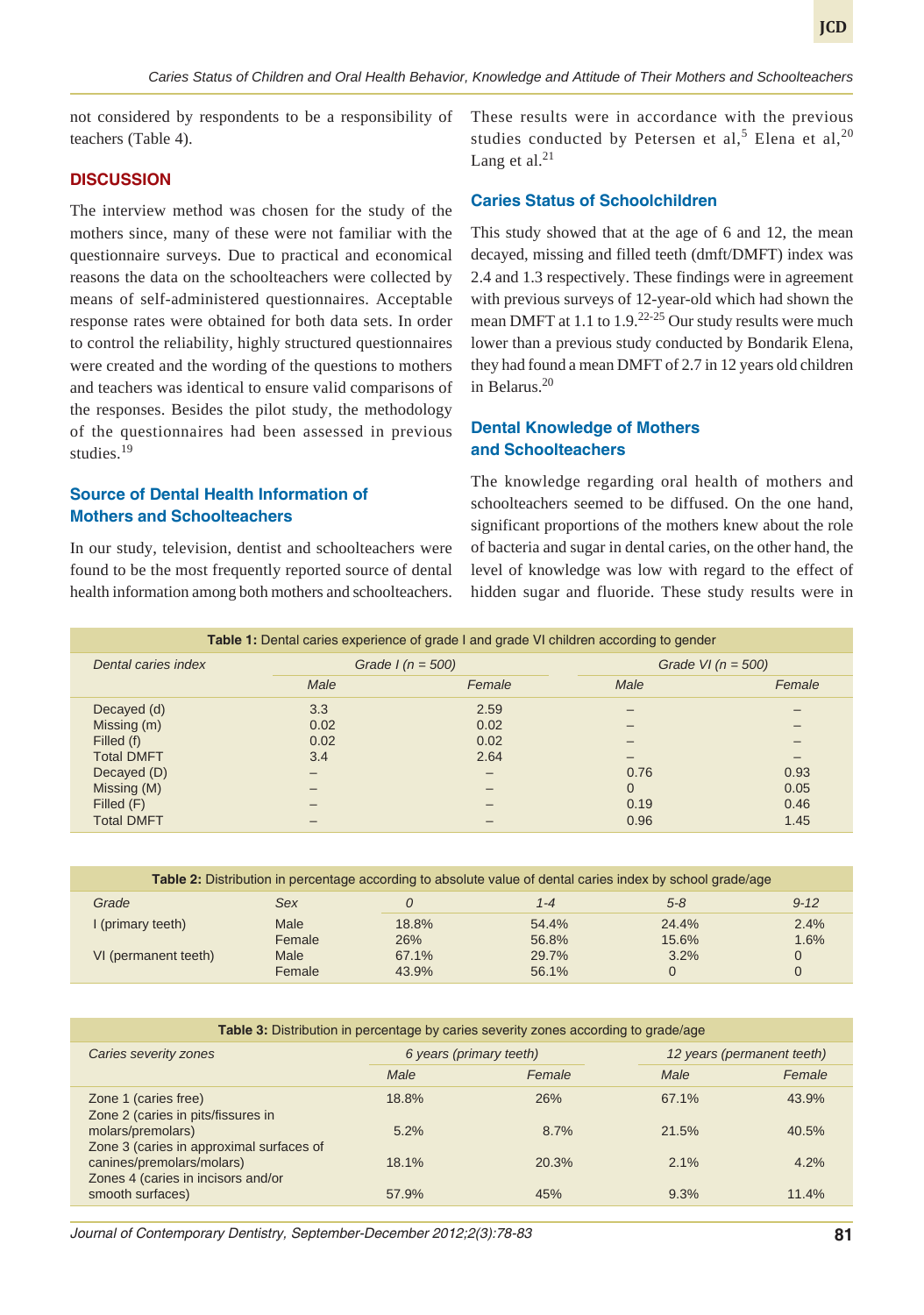#### *Ramen Haloi et al*







**Fig. 4:** Distribution of the study subjects according to attitude score among schoolteachers and mothers

| <b>Table 4:</b> Perceived role of teachers in promoting oral health                                                                                                                                                                                                                                                                                                                                           |                                                   |                                               |  |  |  |
|---------------------------------------------------------------------------------------------------------------------------------------------------------------------------------------------------------------------------------------------------------------------------------------------------------------------------------------------------------------------------------------------------------------|---------------------------------------------------|-----------------------------------------------|--|--|--|
| <b>Teachers should</b>                                                                                                                                                                                                                                                                                                                                                                                        | Agree                                             | <b>Disagree</b>                               |  |  |  |
| Should refer students with dental problems to the dentists<br>Advice students regarding advertising of commercial sugar products<br>Instruct students about scientifically valid methods to prevent oral diseases<br>Allow class time for students to get dental care<br>Be actively involved in community efforts to improve students' oral health<br>Supervise daily brushing and flossing in the classroom | 93.6%<br>72.9%<br>88.6%<br>45%<br>60%<br>$12.1\%$ | 6.4%<br>17.1%<br>11.4%<br>55%<br>40%<br>87.9% |  |  |  |

accordance with the previous studies conducted by Petersen et al, $^5$  Elena et al, $^{20}$  Lang et al. $^{21}$ 

# **Attitudes Toward Oral Health of Mothers and Schoolteachers**

Both the mothers and the schoolteachers showed positive attitudes toward prevention and the study indicates that various sources would seem available and effective for oral health information. Studies conducted by Ramen et al and Pankaj et al $^{26}$  had found that the majority of the study subjects had favorable attitude toward oral health which was in accordance with our study results.

## **Oral Health Behavior of Mothers and Schoolteachers**

No significant difference in views was found between mothers and schoolteachers regarding oral health behaviors. The survey showed a clear discrepansy between dental knowledge and practice, which was in accordance with the previous studies conducted by Petersen et al,<sup>5</sup> Elena et al,<sup>20</sup> and Lang et al. $^{21}$ 

## **Health-promoting Role of Schoolteachers**

Respondents were more likely to accept responsibility for roles that did not involve loss of class time by students, out-of-school efforts or direct supervision. In particular, the

latter category was not considered by respondents to be a responsibility of schoolteachers. This confirms the observation of other investigators.27,28

However, the data collection methods may have certain limits. With respect to dental knowledge, oral hygiene habits and frequency of dental visits, over-reporting may be assumed whereas under-reporting has to be considered with regard to the consumption of sugar, sweets and sugary drinks.

## **CONCLUSION**

The study concluded that there were no significant differences in the level of oral health knowledge between mothers and schoolteachers, even though the teachers tended to have been informed more often by dentists. Both mothers and schoolteachers showed positive attitudes toward prevention, and the study indicates that various sources would seem available and effective for oral health information. The results showed disparity between dental knowledge and oral health practices of both mothers and schoolteachers. The teachers responded positively to becoming involved in the oral health education of the children, and they can be undoubtedly become key persons in this activity. However, they need proper training and practical support from dentists experienced in public health, and the teachers should also be provided with educational materials. By providing suitable educational materials and